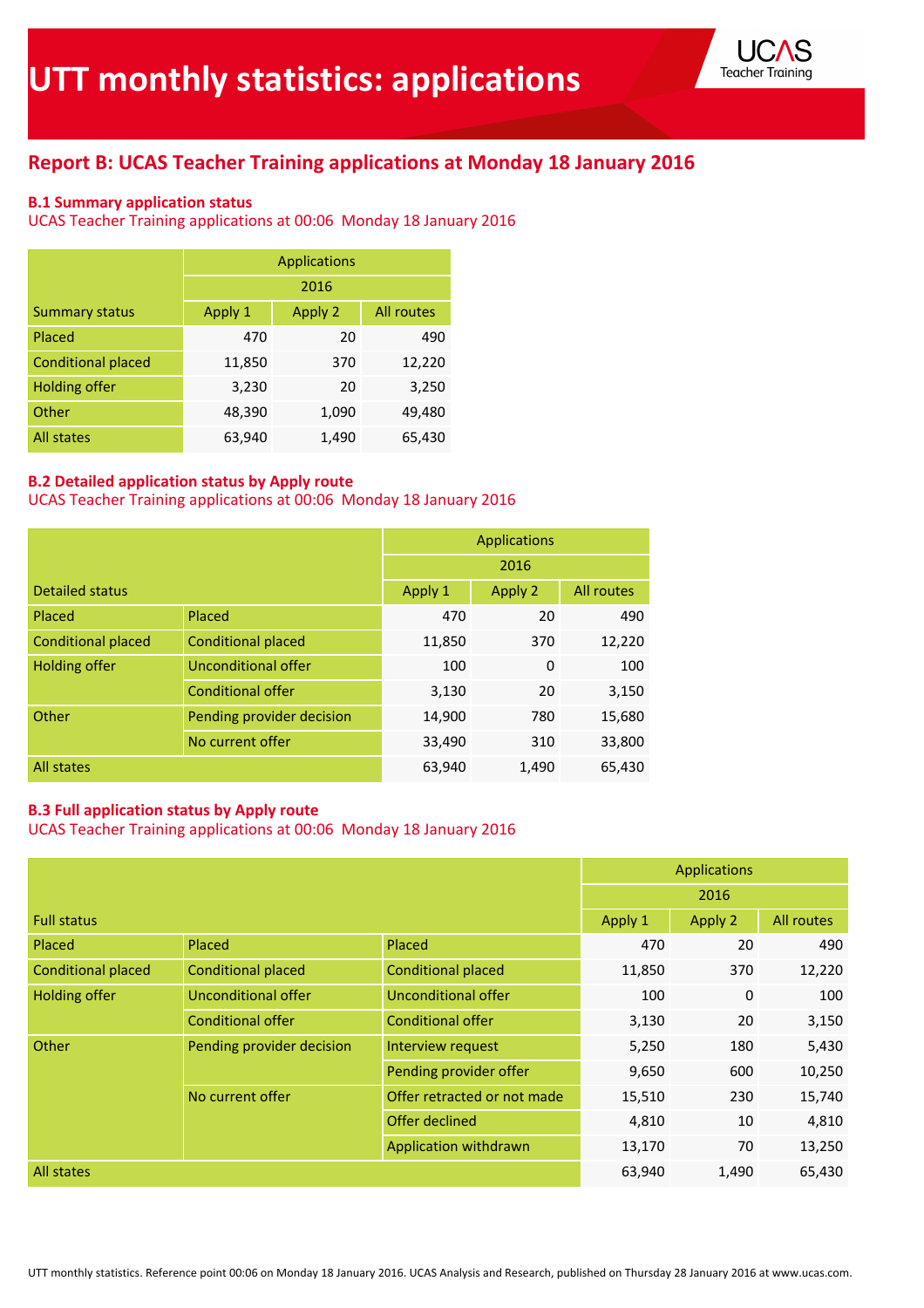### **B.4 Application status by provider country**

UCAS Teacher Training applications at 00:06 Monday 18 January 2016

| <b>Provider country</b> | Placed | Conditional<br>placed | <b>Holding</b><br>offer | Other  | All states |
|-------------------------|--------|-----------------------|-------------------------|--------|------------|
| England                 | 420    | 11.940                | 3,160                   | 47.870 | 63,390     |
| <b>Wales</b>            | 70     | 280                   | 90                      | 1,610  | 2,050      |
| All provider countries  | 490    | 12,220                | 3,250                   | 49,480 | 65,430     |

### **B.5 Application status by provider country and UK domicile country**

| Provider country       | <b>UK</b> domicile country | Placed           | Conditional<br>placed | <b>Holding</b><br>offer | Other  | All states  |
|------------------------|----------------------------|------------------|-----------------------|-------------------------|--------|-------------|
| <b>England</b>         | England                    | 410              | 11,200                | 2,920                   | 44,150 | 58,680      |
|                        | Northern Ireland           | 0                | 240                   | 80                      | 1,170  | 1,500       |
|                        | Scotland                   | $\boldsymbol{0}$ | 30                    | 10                      | 190    | 230         |
|                        | Wales                      | 10               | 290                   | 60                      | 1,020  | 1,380       |
|                        | All UK domiciles           | 420              | 11,770                | 3,070                   | 46,530 | 61,790      |
| <b>Wales</b>           | England                    | 0                | 20                    | 10                      | 230    | 270         |
|                        | Northern Ireland           | $\boldsymbol{0}$ | $\pmb{0}$             | 0                       | 40     | 40          |
|                        | Scotland                   | $\mathbf 0$      | $\pmb{0}$             | 0                       | 0      | $\mathbf 0$ |
|                        | Wales                      | 70               | 250                   | 80                      | 1,300  | 1,700       |
|                        | All UK domiciles           | 70               | 280                   | 90                      | 1,570  | 2,000       |
| All provider countries | England                    | 410              | 11,220                | 2,930                   | 44,380 | 58,940      |
|                        | Northern Ireland           | 0                | 250                   | 80                      | 1,210  | 1,540       |
|                        | Scotland                   | 0                | 30                    | 10                      | 190    | 240         |
|                        | Wales                      | 80               | 540                   | 140                     | 2,320  | 3,080       |
|                        | All UK domiciles           | 490              | 12,050                | 3,160                   | 48,100 | 63,790      |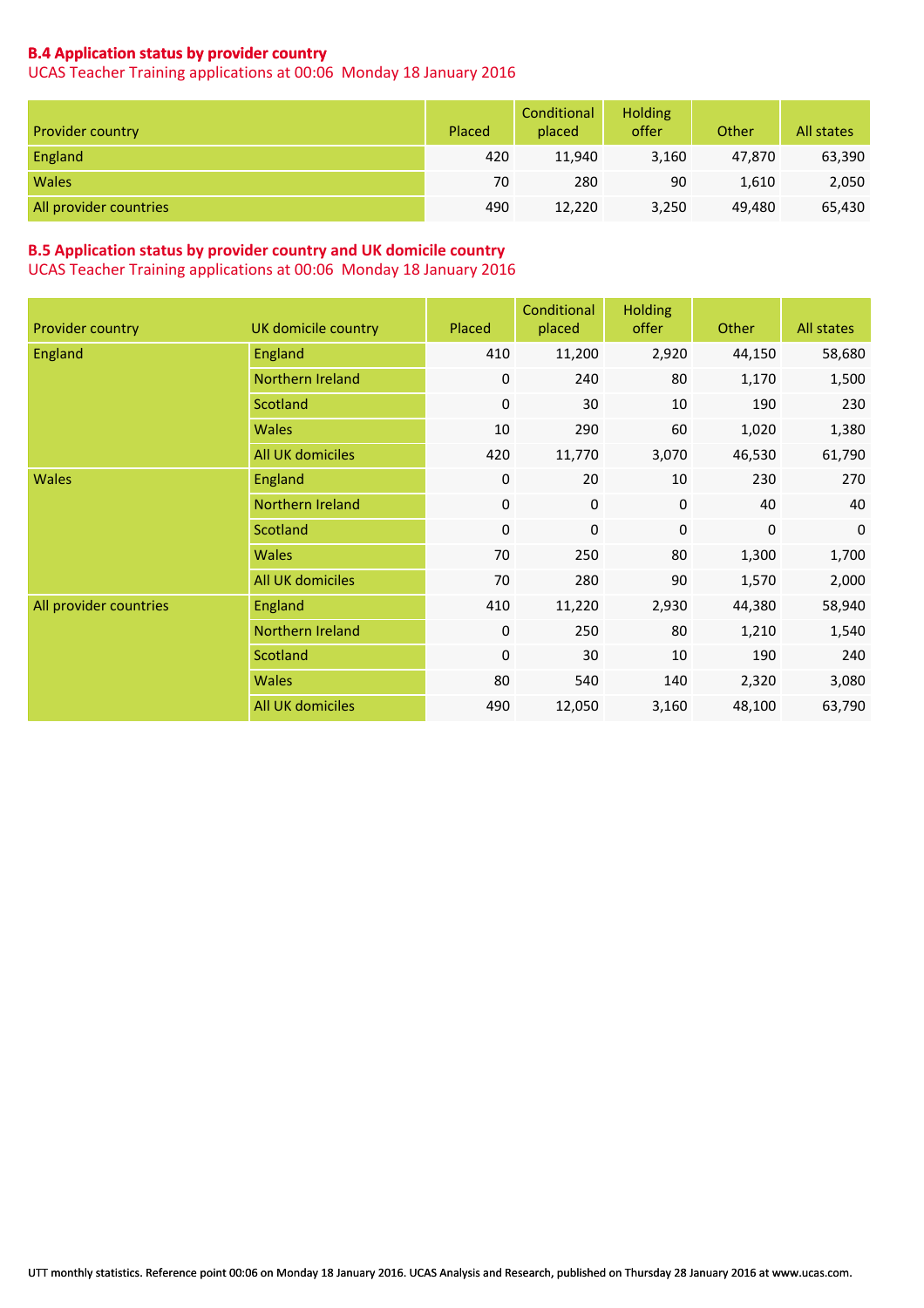### **B.6 Application status by provider region (UK domicile only)**

UCAS Teacher Training applications at 00:06 Monday 18 January 2016

| Provider country | Provider region                 | Placed | Conditional<br>placed | <b>Holding</b><br>offer | Other | All states |
|------------------|---------------------------------|--------|-----------------------|-------------------------|-------|------------|
| England          | <b>North East</b>               | 10     | 660                   | 150                     | 2,480 | 3,300      |
|                  | <b>Yorkshire and The Humber</b> | 50     | 1,320                 | 360                     | 5,500 | 7,220      |
|                  | <b>North West</b>               | 40     | 2,200                 | 450                     | 6,930 | 9,620      |
|                  | <b>East Midlands</b>            | 40     | 830                   | 240                     | 3,640 | 4,750      |
|                  | <b>West Midlands</b>            | 30     | 1,290                 | 240                     | 5,030 | 6,580      |
|                  | <b>East of England</b>          | 40     | 1,030                 | 270                     | 4,250 | 5,580      |
|                  | London                          | 70     | 1,580                 | 630                     | 9,100 | 11,370     |
|                  | <b>South East</b>               | 100    | 1,730                 | 410                     | 5,580 | 7,820      |
|                  | South West                      | 50     | 1,130                 | 340                     | 4,040 | 5,550      |
| <b>Wales</b>     | <b>Wales</b>                    | 70     | 280                   | 90                      | 1,570 | 2,000      |

#### **B.7 Applications by provider region (UK domicile only)**

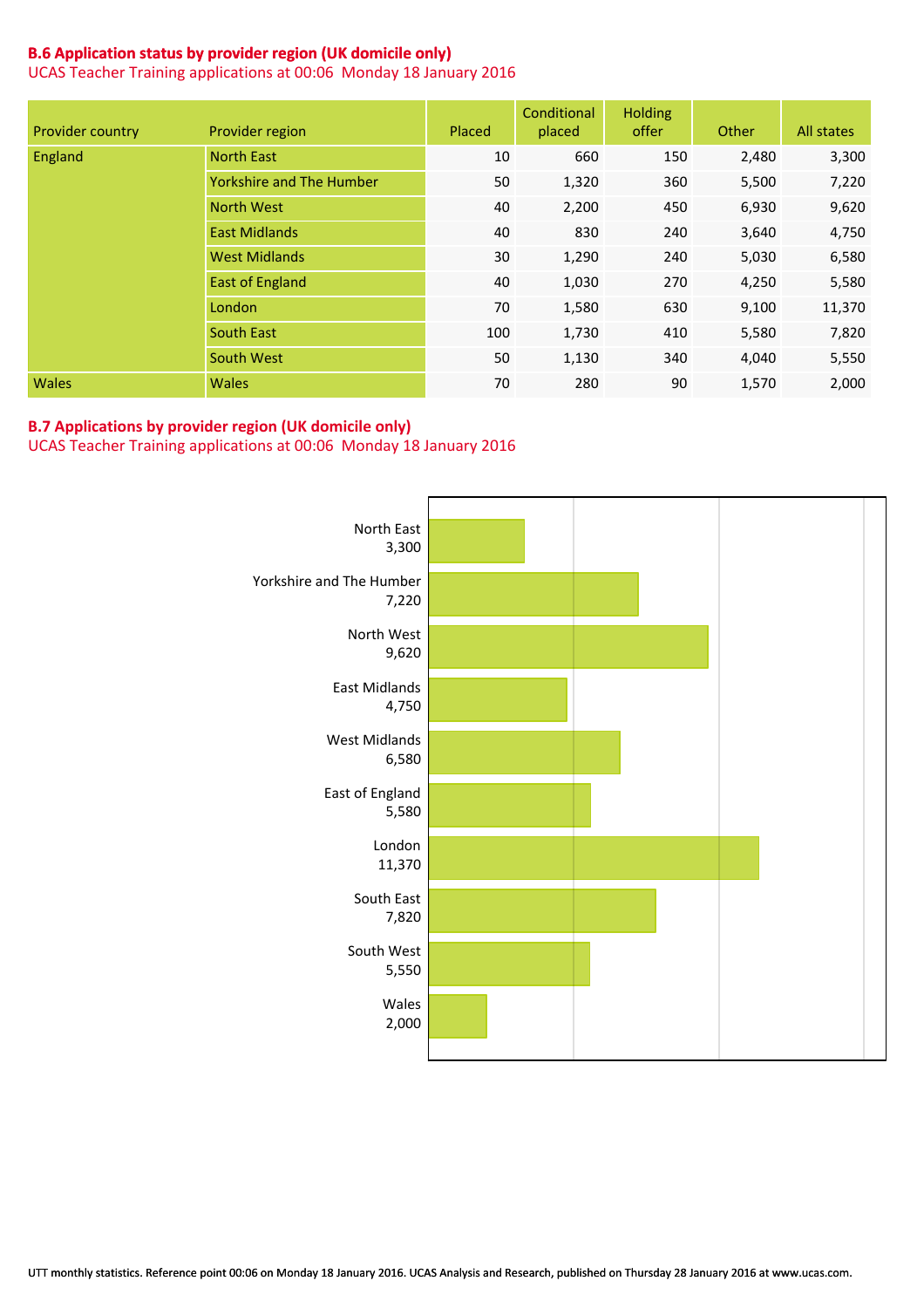### **B.8 Application status by provider country and course phase**

UCAS Teacher Training applications at 00:06 Monday 18 January 2016

| Provider country       | Course phase      | Placed      | Conditional<br>placed | <b>Holding</b><br>offer | Other  | All states |
|------------------------|-------------------|-------------|-----------------------|-------------------------|--------|------------|
| England                | Primary           | 230         | 6,600                 | 1,790                   | 24,420 | 33,030     |
|                        | Secondary         | 190         | 5,290                 | 1,350                   | 23,110 | 29,940     |
|                        | Other             | $\pmb{0}$   | 50                    | 20                      | 340    | 420        |
|                        | All course phases | 420         | 11,940                | 3,160                   | 47,870 | 63,390     |
| <b>Wales</b>           | Primary           | 40          | 160                   | 50                      | 920    | 1,180      |
|                        | Secondary         | 30          | 120                   | 30                      | 670    | 850        |
|                        | Other             | $\mathbf 0$ | $\mathbf{0}$          | $\mathbf{0}$            | 20     | 20         |
|                        | All course phases | 70          | 280                   | 90                      | 1,610  | 2,050      |
| All provider countries | Primary           | 270         | 6,760                 | 1,840                   | 25,340 | 34,210     |
|                        | Secondary         | 220         | 5,410                 | 1,380                   | 23,780 | 30,790     |
|                        | Other             | $\mathbf 0$ | 50                    | 30                      | 350    | 440        |
|                        | All course phases | 490         | 12,220                | 3,250                   | 49,480 | 65,430     |

#### **B.9 Application status by provider country and course type** UCAS Teacher Training applications at 00:06 Monday 18 January 2016

| Provider country       | Course type                     | Placed | Conditional<br>placed | <b>Holding</b><br>offer | <b>Other</b> | All states |
|------------------------|---------------------------------|--------|-----------------------|-------------------------|--------------|------------|
| <b>England</b>         | <b>Higher education</b>         | 170    | 6,240                 | 1,870                   | 22,040       | 30,320     |
|                        | <b>SCITT</b>                    | 50     | 1,190                 | 280                     | 3,920        | 5,440      |
|                        | <b>School Direct</b>            | 120    | 3,370                 | 700                     | 13,960       | 18,140     |
|                        | <b>School Direct (salaried)</b> | 80     | 1,150                 | 310                     | 7,950        | 9,490      |
|                        | All course types                | 420    | 11,940                | 3,160                   | 47,870       | 63,390     |
| <b>Wales</b>           | <b>Higher education</b>         | 70     | 280                   | 90                      | 1,610        | 2,050      |
|                        | All course types                | 70     | 280                   | 90                      | 1,610        | 2,050      |
| All provider countries | <b>Higher education</b>         | 250    | 6,520                 | 1,960                   | 23,650       | 32,360     |
|                        | <b>SCITT</b>                    | 50     | 1,190                 | 280                     | 3,920        | 5,440      |
|                        | <b>School Direct</b>            | 120    | 3,370                 | 700                     | 13,960       | 18,140     |
|                        | <b>School Direct (salaried)</b> | 80     | 1,150                 | 310                     | 7,950        | 9,490      |
|                        | All course types                | 490    | 12,220                | 3,250                   | 49,480       | 65,430     |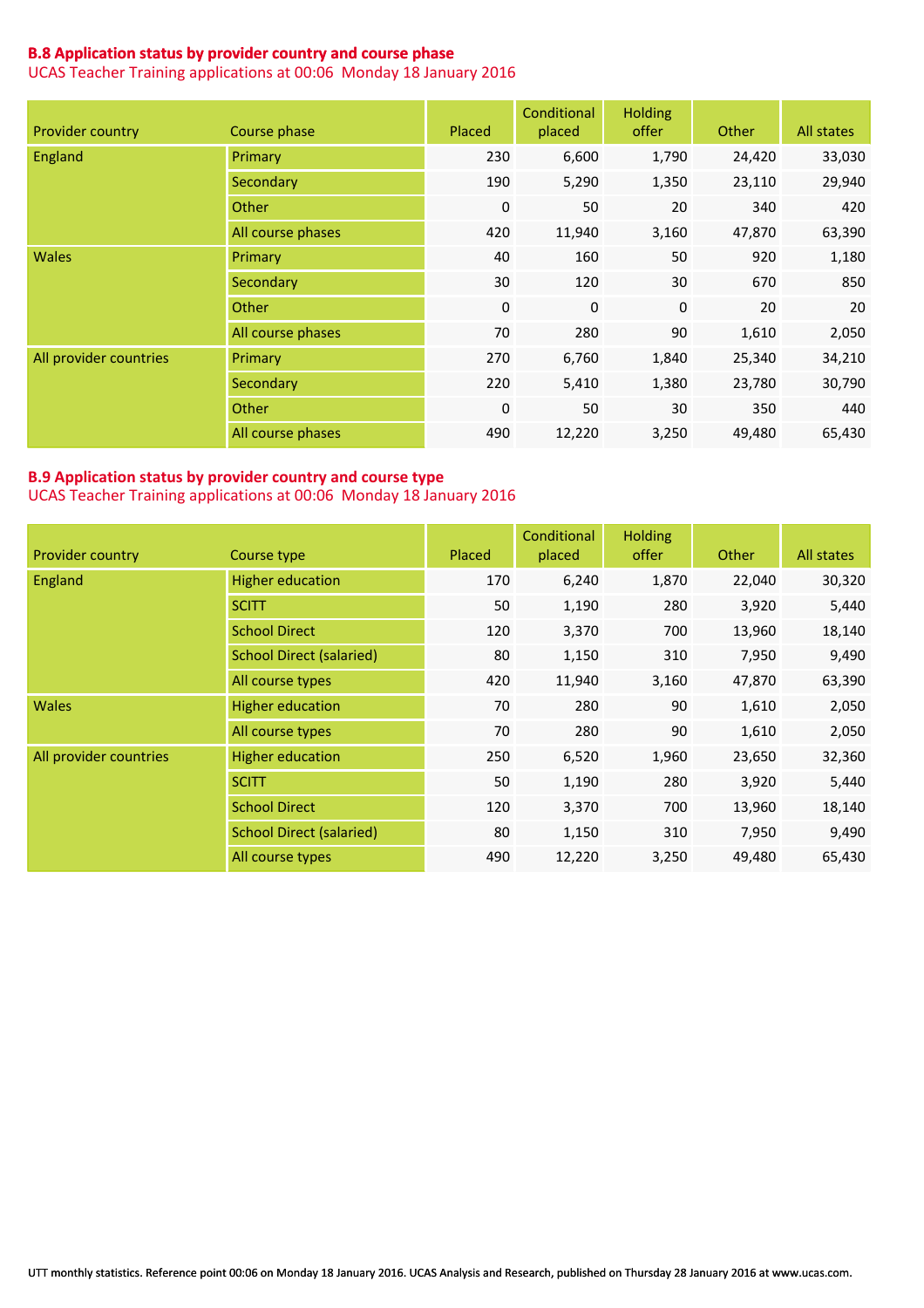### **B.10 Application status by provider country and course phase and type**

|                | Provider country, course phase and type |                                 | Placed           | Conditional<br>placed | <b>Holding</b><br>offer | Other            | All states   |
|----------------|-----------------------------------------|---------------------------------|------------------|-----------------------|-------------------------|------------------|--------------|
| <b>England</b> | Primary                                 | <b>Higher education</b>         | 100              | 3,580                 | 1,050                   | 11,590           | 16,310       |
|                |                                         | <b>SCITT</b>                    | 20               | 520                   | 150                     | 1,720            | 2,410        |
|                |                                         | <b>School Direct</b>            | 60               | 1,660                 | 380                     | 6,070            | 8,170        |
|                |                                         | <b>School Direct (salaried)</b> | 60               | 840                   | 210                     | 5,040            | 6,140        |
|                | Secondary                               | <b>Higher education</b>         | 80               | 2,610                 | 800                     | 10,110           | 13,590       |
|                |                                         | <b>SCITT</b>                    | 30               | 670                   | 130                     | 2,210            | 3,040        |
|                |                                         | <b>School Direct</b>            | 60               | 1,700                 | 320                     | 7,890            | 9,970        |
|                |                                         | <b>School Direct (salaried)</b> | 20               | 310                   | 100                     | 2,920            | 3,350        |
|                | Other                                   | <b>Higher education</b>         | $\boldsymbol{0}$ | 50                    | 20                      | 340              | 420          |
|                |                                         | <b>SCITT</b>                    | 0                | 0                     | $\pmb{0}$               | $\boldsymbol{0}$ | $\mathbf 0$  |
|                |                                         | <b>School Direct</b>            | $\boldsymbol{0}$ | $\pmb{0}$             | $\pmb{0}$               | $\boldsymbol{0}$ | $\mathbf{0}$ |
|                |                                         | <b>School Direct (salaried)</b> | $\boldsymbol{0}$ | $\pmb{0}$             | 0                       | 0                | $\mathbf 0$  |
| <b>Wales</b>   | Primary                                 | <b>Higher education</b>         | 40               | 160                   | 50                      | 920              | 1,180        |
|                | Secondary                               | <b>Higher education</b>         | 30               | 120                   | 30                      | 670              | 850          |
|                | Other                                   | <b>Higher education</b>         | $\mathbf 0$      | 0                     | 0                       | 20               | 20           |
| All            | Primary                                 | <b>Higher education</b>         | 140              | 3,740                 | 1,100                   | 12,520           | 17,490       |
|                |                                         | <b>SCITT</b>                    | 20               | 520                   | 150                     | 1,720            | 2,410        |
|                |                                         | <b>School Direct</b>            | 60               | 1,660                 | 380                     | 6,070            | 8,170        |
|                |                                         | <b>School Direct (salaried)</b> | 60               | 840                   | 210                     | 5,040            | 6,140        |
|                | Secondary                               | <b>Higher education</b>         | 100              | 2,730                 | 830                     | 10,770           | 14,440       |
|                |                                         | <b>SCITT</b>                    | 30               | 670                   | 130                     | 2,210            | 3,040        |
|                |                                         | <b>School Direct</b>            | 60               | 1,700                 | 320                     | 7,890            | 9,970        |
|                |                                         | <b>School Direct (salaried)</b> | 20               | 310                   | 100                     | 2,920            | 3,350        |
|                | Other                                   | <b>Higher education</b>         | $\boldsymbol{0}$ | 50                    | 30                      | 350              | 440          |
|                |                                         | <b>SCITT</b>                    | 0                | 0                     | 0                       | $\pmb{0}$        | 0            |
|                |                                         | <b>School Direct</b>            | 0                | $\pmb{0}$             | 0                       | 0                | $\mathbf 0$  |
|                |                                         | <b>School Direct (salaried)</b> | $\pmb{0}$        | $\pmb{0}$             | 0                       | 0                | $\pmb{0}$    |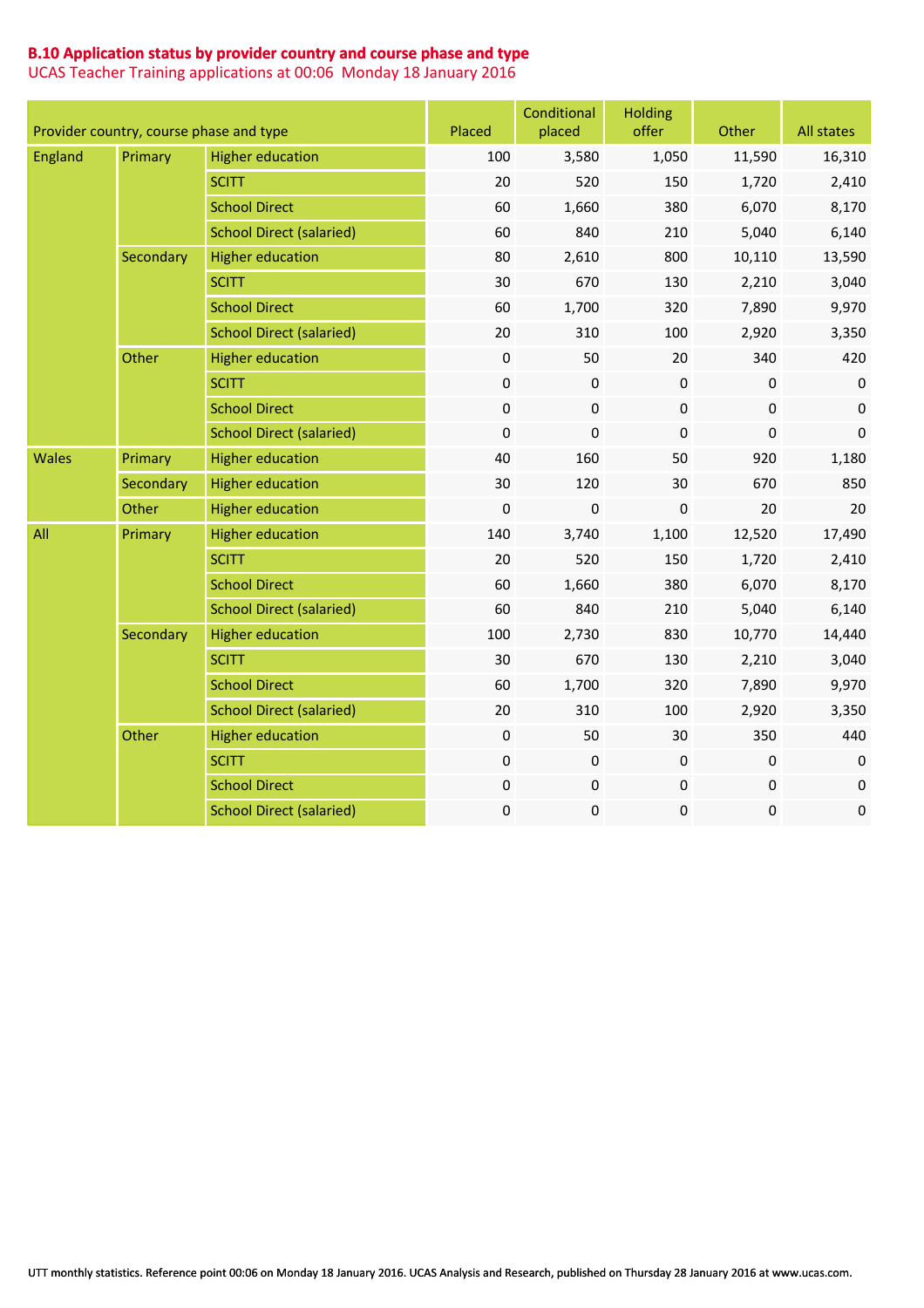### **B.11 Application status by provider country and subject for primary phase**

|                  |                      |        | Conditional | <b>Holding</b> |        |            |
|------------------|----------------------|--------|-------------|----------------|--------|------------|
| Provider country | Subject              | Placed | placed      | offer          | Other  | All states |
| England          | <b>Early Years</b>   | 10     | 300         | 80             | 1,250  | 1,640      |
|                  | <b>Lower Primary</b> | 0      | 70          | 30             | 340    | 450        |
|                  | <b>Upper Primary</b> | 0      | 60          | 30             | 220    | 310        |
|                  | Other                | 210    | 6,170       | 1,650          | 22,600 | 30,640     |
| <b>Wales</b>     | <b>Lower Primary</b> | 20     | 30          | 10             | 220    | 280        |
|                  | <b>Upper Primary</b> | 20     | 40          | 20             | 180    | 250        |
|                  | Other                | 10     | 100         | 30             | 520    | 650        |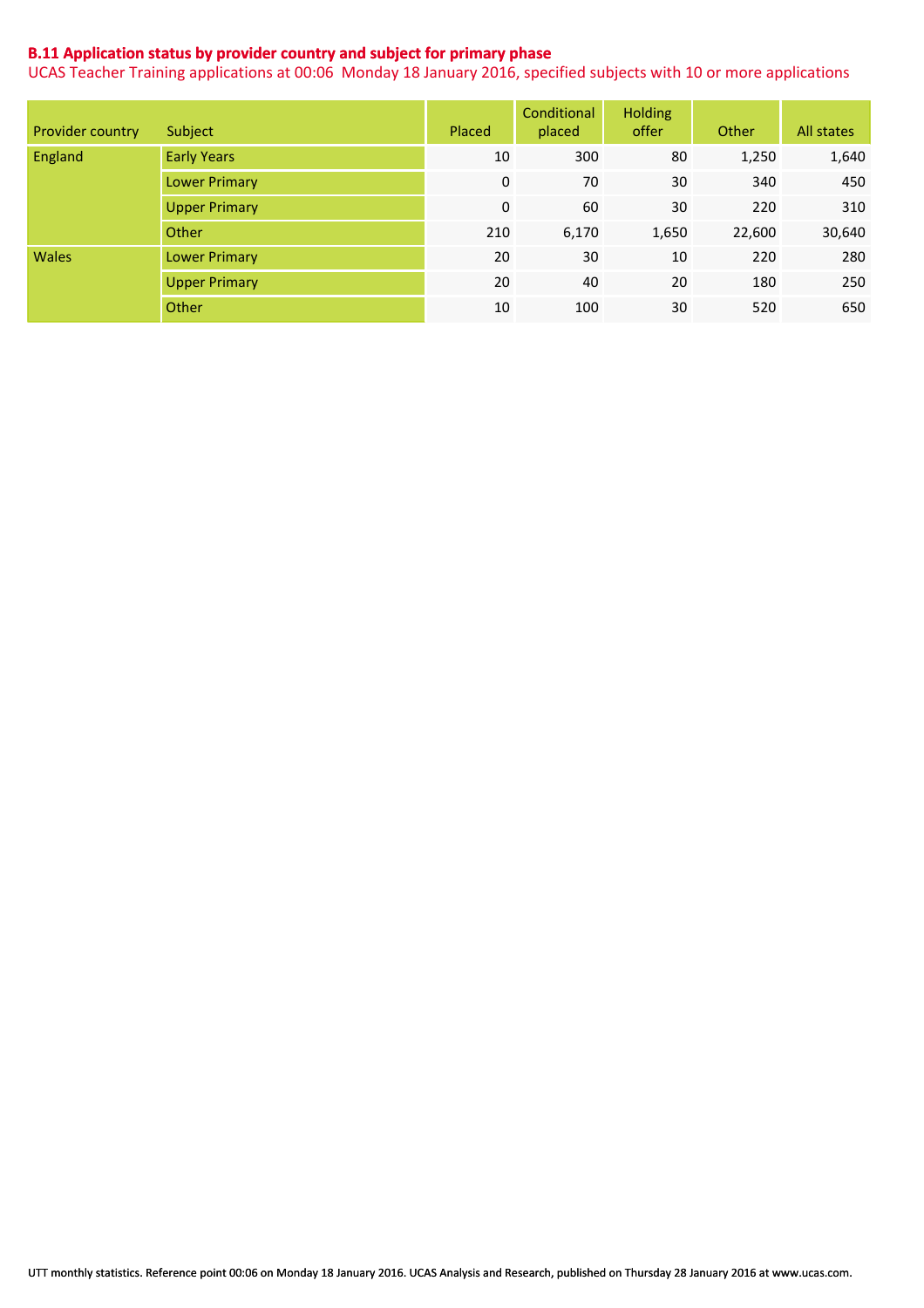## **B.12 Application status by subject (single or in combination) for secondary phase (providers in England)**

| Subject                                     | Placed           | Conditional<br>placed | <b>Holding</b><br>offer | Other  | All states |
|---------------------------------------------|------------------|-----------------------|-------------------------|--------|------------|
| Art, or Art and Design                      | 10               | 170                   | 90                      | 810    | 1,070      |
| <b>Biology</b>                              | 10               | 280                   | 120                     | 1,190  | 1,590      |
| <b>Business Education</b>                   | 0                | 50                    | 30                      | 300    | 380        |
| Chemistry                                   | 10               | 180                   | 80                      | 840    | 1,100      |
| Chinese                                     | $\boldsymbol{0}$ | 10                    | 0                       | 30     | 40         |
| Citizenship                                 | $\boldsymbol{0}$ | 10                    | 10                      | 70     | 90         |
| <b>Classics</b>                             | $\boldsymbol{0}$ | 30                    | 10                      | 110    | 140        |
| <b>Communication and Media Studies</b>      | $\boldsymbol{0}$ | 10                    | $\boldsymbol{0}$        | 40     | 50         |
| <b>Computer Studies</b>                     | 10               | 70                    | 40                      | 390    | 500        |
| <b>Dance and Performance</b>                | $\boldsymbol{0}$ | 60                    | 30                      | 260    | 340        |
| <b>Design and Technology</b>                | $\boldsymbol{0}$ | 110                   | 40                      | 460    | 610        |
| Design and Technology (Food)                | $\boldsymbol{0}$ | 50                    | 10                      | 200    | 260        |
| Design and Technology (Product Design)      | $\boldsymbol{0}$ | 40                    | 10                      | 190    | 240        |
| Design and Technology (Systems and Control) | $\boldsymbol{0}$ | 30                    | 10                      | 110    | 150        |
| <b>Design and Technology (Textiles)</b>     | $\boldsymbol{0}$ | 50                    | 10                      | 190    | 260        |
| <b>Drama and Theatre Studies</b>            | $\boldsymbol{0}$ | 240                   | 60                      | 810    | 1,110      |
| <b>Economics</b>                            | $\pmb{0}$        | 10                    | $\boldsymbol{0}$        | 30     | 40         |
| English                                     | 20               | 840                   | 210                     | 3,350  | 4,420      |
| English as a Second or Other Language       | $\boldsymbol{0}$ | 0                     | 0                       | 20     | 20         |
| French                                      | $\boldsymbol{0}$ | 180                   | 70                      | 980    | 1,230      |
| <b>Further Education</b>                    | $\boldsymbol{0}$ | 20                    | 10                      | 100    | 120        |
| Geography                                   | 10               | 210                   | 90                      | 740    | 1,050      |
| German                                      | $\boldsymbol{0}$ | 80                    | 40                      | 480    | 600        |
| <b>Health and Social Care</b>               | $\boldsymbol{0}$ | 0                     | $\boldsymbol{0}$        | 20     | 20         |
| History                                     | 40               | 700                   | 100                     | 2,400  | 3,230      |
| <b>Home Economics</b>                       | 0                | 0                     | 0                       | 20     | 20         |
| <b>Humanities</b>                           | $\pmb{0}$        | $\pmb{0}$             | 0                       | 20     | 30         |
| <b>Information Communication Technology</b> | $\boldsymbol{0}$ | $\pmb{0}$             | 0                       | 40     | 40         |
| <b>Information Technology</b>               | $\boldsymbol{0}$ | 10                    | 10                      | 20     | 40         |
| Italian                                     | $\boldsymbol{0}$ | 20                    | $10\,$                  | $90\,$ | 120        |
| Languages                                   | $10\,$           | 270                   | 110                     | 1,470  | 1,860      |
| Languages (Asian)                           | $\boldsymbol{0}$ | $\pmb{0}$             | 0                       | 20     | 20         |
| Languages (European)                        | $10\,$           | 200                   | 80                      | 1,110  | 1,400      |
| Latin                                       | $\pmb{0}$        | 20                    | 0                       | 70     | 100        |
| Literacy                                    | $\boldsymbol{0}$ | $\boldsymbol{0}$      | 0                       | 20     | 20         |
| Mandarin                                    | $\boldsymbol{0}$ | 10                    | 0                       | 70     | 80         |
| <b>Mathematics</b>                          | $20\,$           | 410                   | 180                     | 2,190  | 2,800      |
| Mathematics (abridged)                      | $\boldsymbol{0}$ | $\boldsymbol{0}$      | 0                       | $10\,$ | 20         |
| <b>Music</b>                                | $\boldsymbol{0}$ | 110                   | 40                      | 470    | 630        |
| Philosophy                                  | $\boldsymbol{0}$ | 10                    | $\pmb{0}$               | $10\,$ | 20         |
| <b>Physical Education</b>                   | 40               | 1,190                 | $20\,$                  | 5,640  | 6,890      |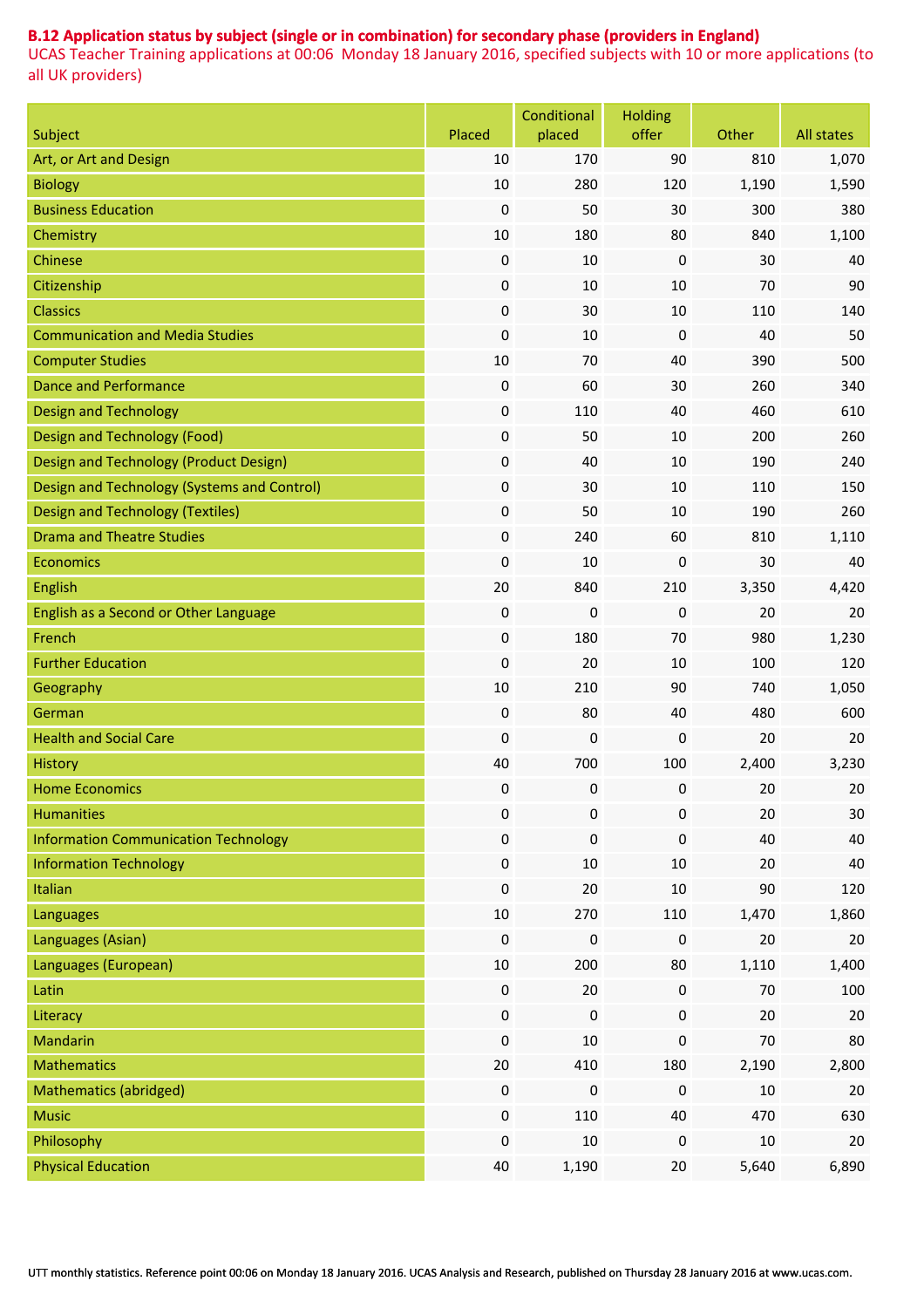### **B.12 (continued) Application status by subject (single or in combination) for secondary phase (providers in England)**  UCAS Teacher Training applications at 00:06 Monday 18 January 2016, specified subjects with 10 or more applications

| Subject                          | Placed      | Conditional<br>placed | <b>Holding</b><br>offer | Other | All states |
|----------------------------------|-------------|-----------------------|-------------------------|-------|------------|
| <b>Physics</b>                   | 0           | 110                   | 40                      | 560   | 710        |
| Post-Compulsory                  | 0           | 10                    | 10                      | 80    | 100        |
| Psychology                       | 0           | 50                    | 20                      | 200   | 260        |
| <b>Religious Education</b>       | $\mathbf 0$ | 160                   | 40                      | 630   | 830        |
| <b>Science</b>                   | 20          | 570                   | 240                     | 2,690 | 3,520      |
| <b>Social Science</b>            | $\mathbf 0$ | 60                    | 20                      | 350   | 430        |
| Spanish                          | 10          | 150                   | 60                      | 800   | 1,010      |
| <b>Special Educational Needs</b> | 0           | 10                    | 0                       | 20    | 30         |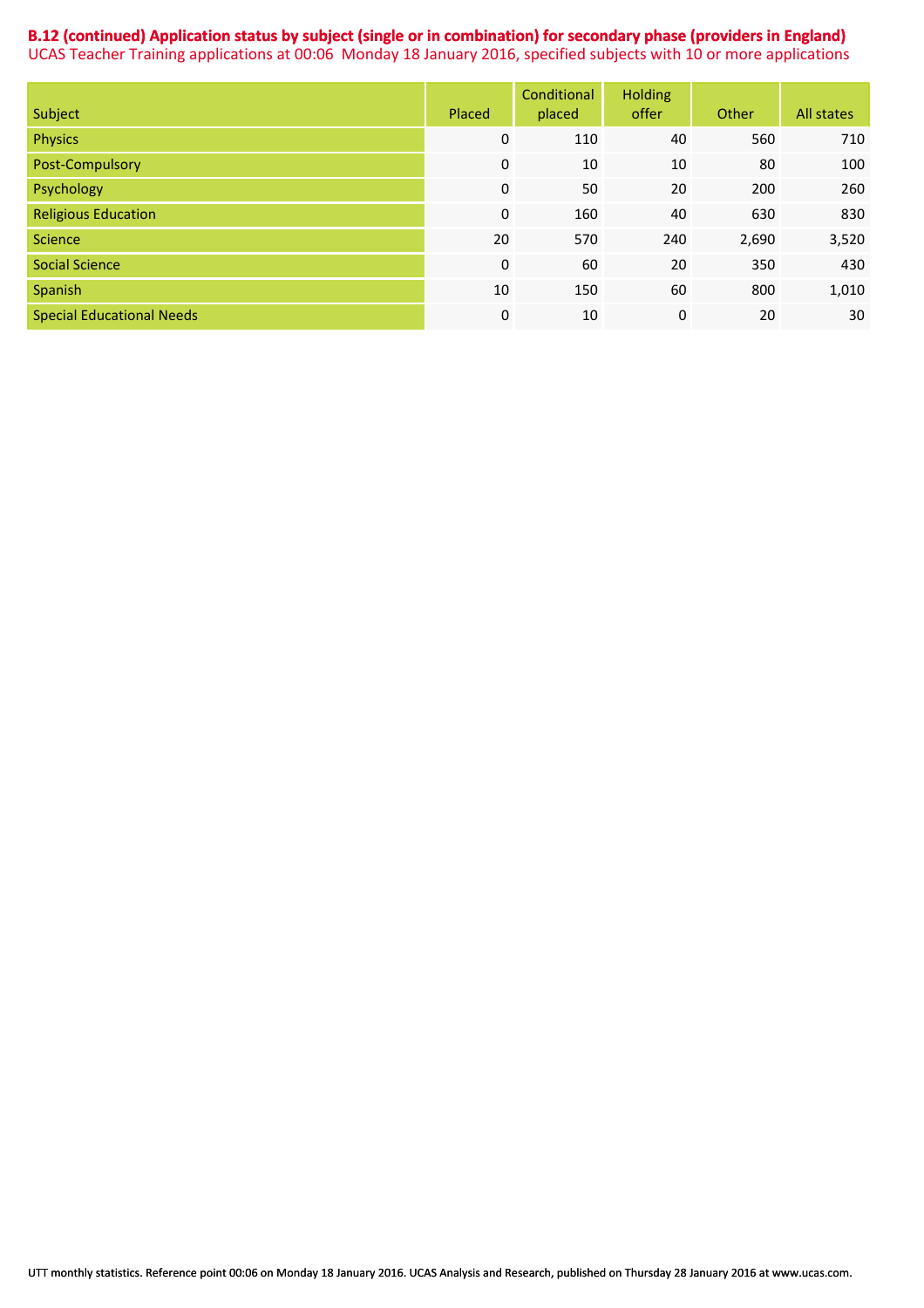### **B.13 Application status by subject (single subject only) for secondary phase (providers in England)**

| Subject                                | Placed           | Conditional<br>placed | <b>Holding</b><br>offer | Other            | All states       |
|----------------------------------------|------------------|-----------------------|-------------------------|------------------|------------------|
| Art, or Art and Design                 | 10               | 170                   | 90                      | 800              | 1,060            |
| <b>Biology</b>                         | $\boldsymbol{0}$ | 10                    | 10                      | 30               | 40               |
| <b>Business Education</b>              | $\boldsymbol{0}$ | 50                    | 30                      | 270              | 350              |
| Chemistry                              | $\boldsymbol{0}$ | 0                     | 0                       | 10               | 20               |
| Citizenship                            | $\boldsymbol{0}$ | 10                    | 10                      | 60               | 80               |
| <b>Classics</b>                        | $\boldsymbol{0}$ | 10                    | $\pmb{0}$               | 30               | 40               |
| <b>Communication and Media Studies</b> | $\boldsymbol{0}$ | $\boldsymbol{0}$      | 0                       | 30               | 30               |
| <b>Computer Studies</b>                | 10               | 50                    | 30                      | 290              | 370              |
| <b>Dance and Performance</b>           | $\boldsymbol{0}$ | 60                    | 20                      | 250              | 330              |
| <b>Design and Technology</b>           | $\boldsymbol{0}$ | 50                    | 20                      | 210              | 270              |
| <b>Design and Technology (Food)</b>    | $\boldsymbol{0}$ | $\pmb{0}$             | 0                       | $\boldsymbol{0}$ | $\mathbf 0$      |
| Design and Technology (Product Design) | $\boldsymbol{0}$ | 0                     | 0                       | $\pmb{0}$        | 0                |
| <b>Drama and Theatre Studies</b>       | $\boldsymbol{0}$ | 210                   | 60                      | 740              | 1,020            |
| Economics                              | $\boldsymbol{0}$ | 0                     | 0                       | 10               | 20               |
| English                                | 20               | 810                   | 200                     | 3,240            | 4,270            |
| French                                 | $\boldsymbol{0}$ | $\boldsymbol{0}$      | $\boldsymbol{0}$        | 0                | $\mathbf 0$      |
| Geography                              | 10               | 210                   | 90                      | 740              | 1,050            |
| <b>Health and Social Care</b>          | 0                | $\boldsymbol{0}$      | 0                       | 10               | 10               |
| <b>History</b>                         | 40               | 700                   | 100                     | 2,400            | 3,220            |
| <b>Humanities</b>                      | $\boldsymbol{0}$ | 0                     | $\boldsymbol{0}$        | 0                | $\mathbf 0$      |
| Languages                              | 10               | 50                    | 20                      | 230              | 310              |
| <b>Mathematics</b>                     | 20               | 390                   | 170                     | 2,030            | 2,600            |
| <b>Music</b>                           | $\boldsymbol{0}$ | 110                   | 40                      | 470              | 630              |
| Philosophy                             | $\boldsymbol{0}$ | 0                     | 0                       | 0                | $\mathbf 0$      |
| <b>Physical Education</b>              | 40               | 1,180                 | 20                      | 5,600            | 6,850            |
| <b>Physics</b>                         | $\boldsymbol{0}$ | $\boldsymbol{0}$      | 0                       | 10               | 10               |
| Post-Compulsory                        | $\boldsymbol{0}$ | $\pmb{0}$             | 0                       | $10\,$           | $10\,$           |
| Psychology                             | $\boldsymbol{0}$ | 40                    | $10\,$                  | 160              | 220              |
| <b>Religious Education</b>             | 0                | 160                   | 40                      | 610              | 810              |
| <b>Science</b>                         | $\pmb{0}$        | $\pmb{0}$             | $\pmb{0}$               | $\pmb{0}$        | $\boldsymbol{0}$ |
| <b>Social Science</b>                  | $\pmb{0}$        | 50                    | 20                      | 220              | 290              |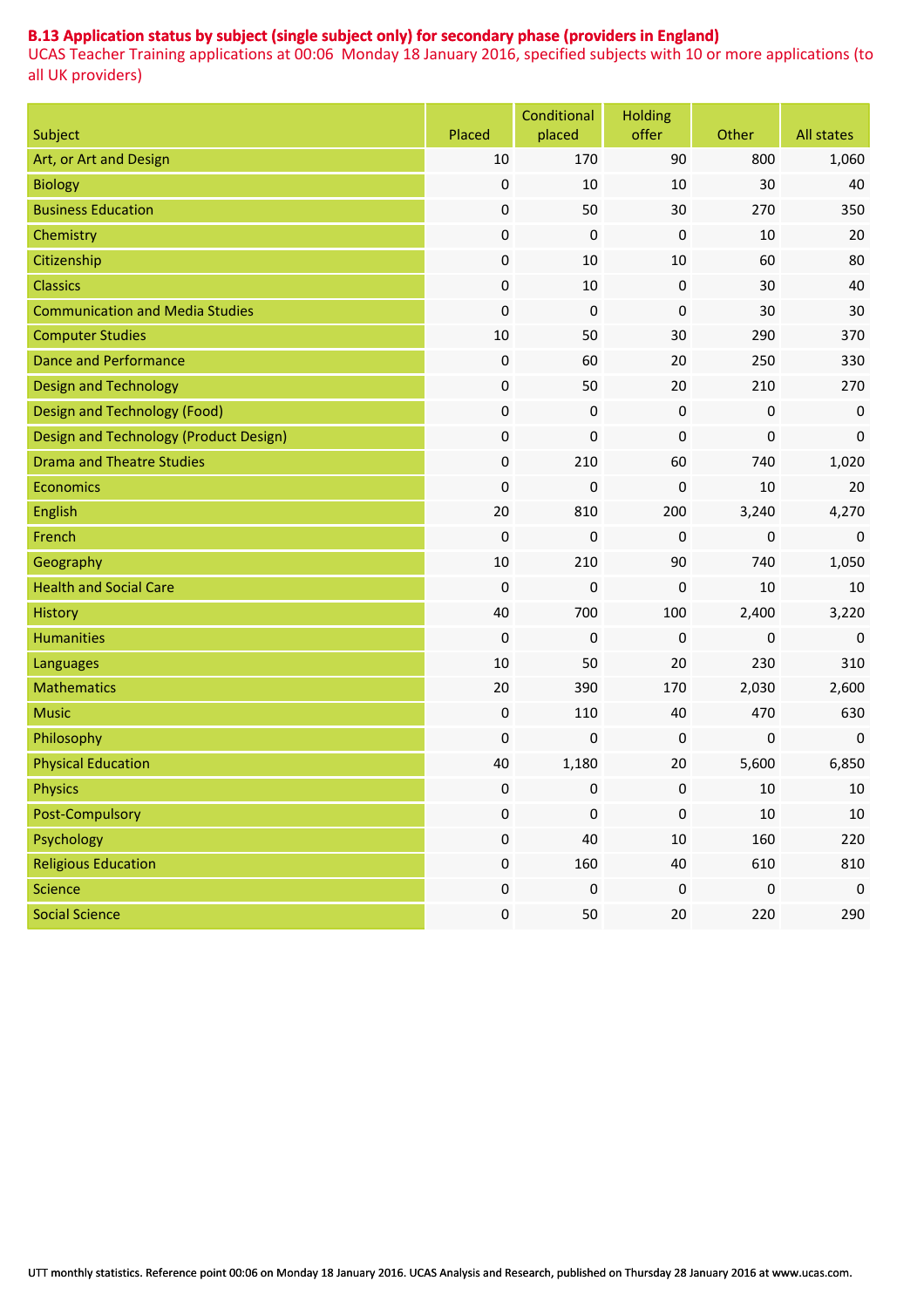### **B.14 Application status by subject (single or in combination) for secondary phase (providers in Wales)**

|                                             |                  | Conditional      | <b>Holding</b> |             |             |
|---------------------------------------------|------------------|------------------|----------------|-------------|-------------|
| Subject                                     | Placed           | placed           | offer          | Other       | All states  |
| Art, or Art and Design                      | $\mathbf 0$      | 10               | $\pmb{0}$      | 30          | 30          |
| <b>Biology</b>                              | $\boldsymbol{0}$ | 10               | 0              | 30          | 40          |
| <b>Business Education</b>                   | $\boldsymbol{0}$ | $\boldsymbol{0}$ | $\pmb{0}$      | $\mathbf 0$ | $\mathbf 0$ |
| Chemistry                                   | $\boldsymbol{0}$ | 0                | 0              | 10          | 10          |
| <b>Computer Studies</b>                     | $\pmb{0}$        | $\boldsymbol{0}$ | 0              | 10          | 10          |
| <b>Design and Technology</b>                | $\pmb{0}$        | 0                | 0              | 10          | 20          |
| <b>Design and Technology (Food)</b>         | $\boldsymbol{0}$ | $\boldsymbol{0}$ | $\pmb{0}$      | 10          | 20          |
| Design and Technology (Product Design)      | $\pmb{0}$        | 0                | 0              | 10          | 10          |
| Design and Technology (Systems and Control) | $\mathbf 0$      | $\boldsymbol{0}$ | 0              | 10          | 20          |
| <b>Design and Technology (Textiles)</b>     | $\pmb{0}$        | 0                | 0              | $10\,$      | 20          |
| <b>Drama and Theatre Studies</b>            | $\boldsymbol{0}$ | $\boldsymbol{0}$ | $\pmb{0}$      | 20          | 30          |
| English                                     | $\pmb{0}$        | 10               | $10\,$         | 60          | 80          |
| French                                      | $\pmb{0}$        | 0                | $\pmb{0}$      | 20          | 30          |
| Geography                                   | $\pmb{0}$        | $\boldsymbol{0}$ | $10\,$         | 20          | 30          |
| German                                      | $\boldsymbol{0}$ | $\boldsymbol{0}$ | $\pmb{0}$      | 10          | 20          |
| <b>History</b>                              | 10               | 20               | $10\,$         | 130         | 160         |
| <b>Information Communication Technology</b> | $\pmb{0}$        | 0                | 0              | 10          | 10          |
| Languages                                   | $\pmb{0}$        | 10               | 0              | 30          | 40          |
| Languages (European)                        | $\boldsymbol{0}$ | 0                | 0              | 20          | 30          |
| <b>Mathematics</b>                          | $\pmb{0}$        | 10               | 0              | 50          | 70          |
| <b>Music</b>                                | $\boldsymbol{0}$ | 0                | 0              | 10          | 20          |
| <b>Physical Education</b>                   | $\boldsymbol{0}$ | 30               | 0              | 220         | 250         |
| <b>Physics</b>                              | $\boldsymbol{0}$ | 0                | 0              | 10          | 10          |
| Post-Compulsory                             | $\boldsymbol{0}$ | 0                | 0              | $\mathbf 0$ | 10          |
| <b>Religious Education</b>                  | $\pmb{0}$        | 10               | 0              | 10          | 20          |
| <b>Science</b>                              | $\pmb{0}$        | 10               | 0              | 50          | 60          |
| Spanish                                     | $\pmb{0}$        | 0                | 0              | 20          | 20          |
| Welsh                                       | $\pmb{0}$        | 20               | 0              | 80          | 110         |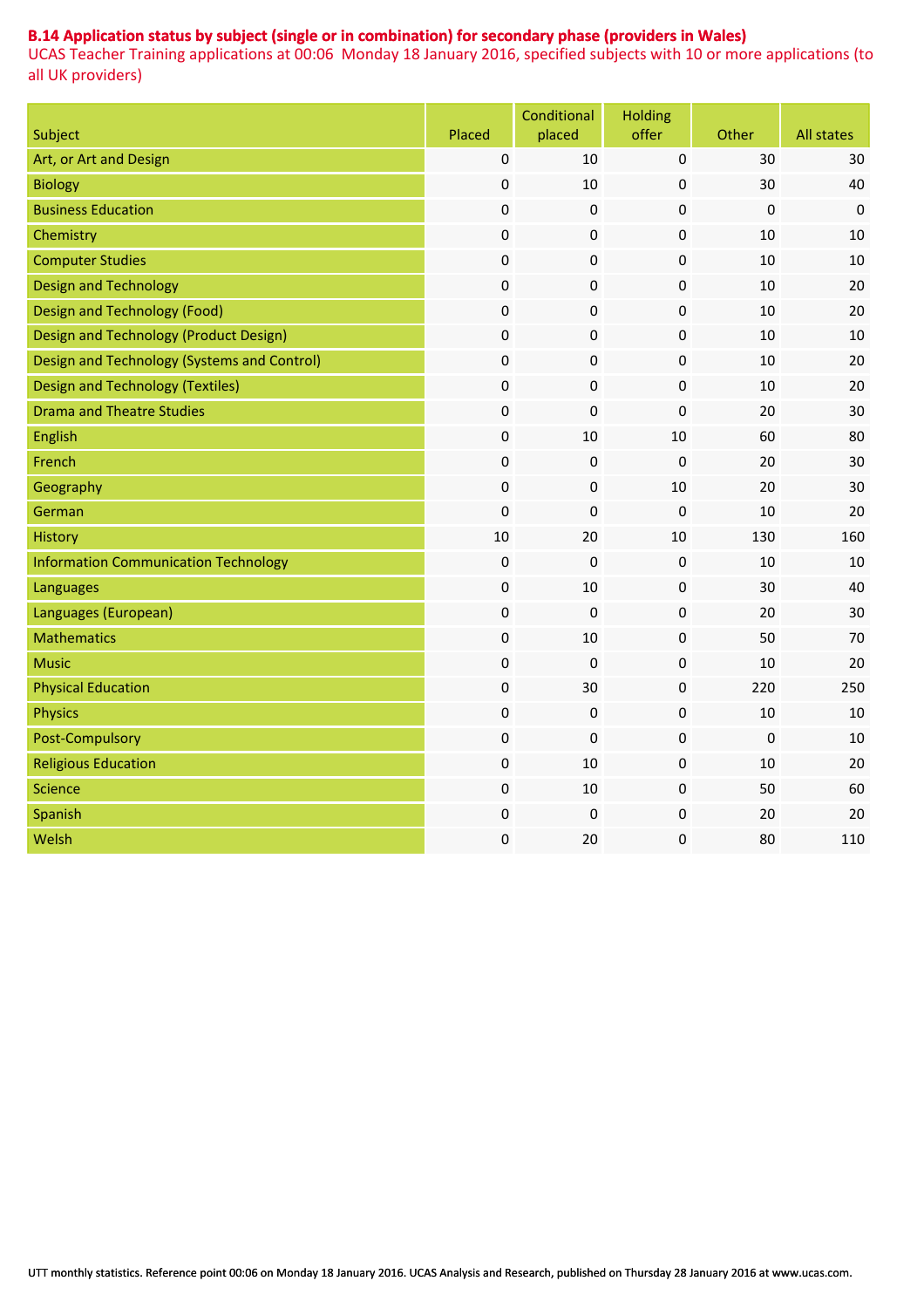### **B.15 Application status by subject (single subject only) for secondary phase (providers in Wales)**

| Subject                                     | Placed           | Conditional<br>placed | <b>Holding</b><br>offer | Other            | <b>All states</b> |
|---------------------------------------------|------------------|-----------------------|-------------------------|------------------|-------------------|
| Art, or Art and Design                      | 0                | 10                    | $\mathbf{0}$            | 20               | 30                |
| <b>Business Education</b>                   | $\mathbf 0$      | $\mathbf 0$           | $\mathbf 0$             | $\mathbf 0$      | $\mathbf 0$       |
| <b>Computer Studies</b>                     | $\boldsymbol{0}$ | $\pmb{0}$             | $\pmb{0}$               | $\boldsymbol{0}$ | $\boldsymbol{0}$  |
| <b>Design and Technology</b>                | $\boldsymbol{0}$ | $\pmb{0}$             | 0                       | $\mathbf 0$      | $\mathbf 0$       |
| <b>Drama and Theatre Studies</b>            | $\boldsymbol{0}$ | $\pmb{0}$             | $\mathbf 0$             | 20               | 20                |
| English                                     | $\boldsymbol{0}$ | 10                    | 10                      | 60               | 80                |
| Geography                                   | $\boldsymbol{0}$ | $\mathbf 0$           | 10                      | 20               | 30                |
| <b>History</b>                              | 10               | 20                    | 10                      | 120              | 150               |
| <b>Information Communication Technology</b> | $\boldsymbol{0}$ | $\pmb{0}$             | 0                       | $\mathbf 0$      | $\mathbf 0$       |
| <b>Mathematics</b>                          | $\boldsymbol{0}$ | 10                    | 0                       | 40               | 60                |
| <b>Music</b>                                | $\boldsymbol{0}$ | 0                     | 0                       | 10               | 10                |
| <b>Physical Education</b>                   | $\boldsymbol{0}$ | 20                    | 0                       | 200              | 220               |
| Post-Compulsory                             | $\boldsymbol{0}$ | $\mathbf 0$           | $\pmb{0}$               | $\mathbf 0$      | 10                |
| <b>Religious Education</b>                  | $\boldsymbol{0}$ | 10                    | 0                       | 10               | 20                |
| <b>Science</b>                              | $\boldsymbol{0}$ | $\boldsymbol{0}$      | $\mathbf{0}$            | $\mathbf{0}$     | $\mathbf 0$       |
| Welsh                                       | $\boldsymbol{0}$ | 10                    | 0                       | 20               | 30                |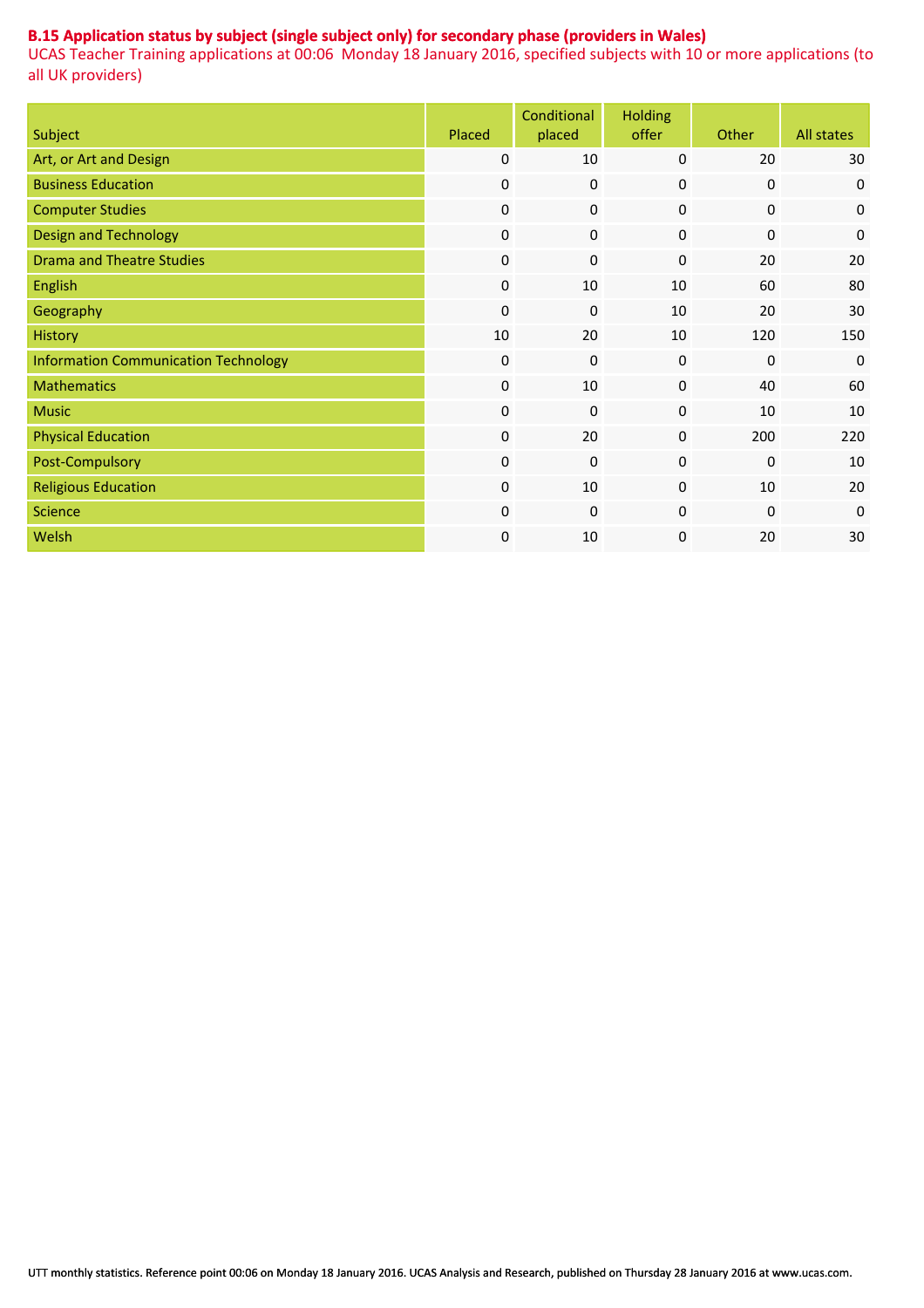### **B.16 Technical notes and definitions**

UCAS Teacher Training (UTT) provides a single admissions system for higher education, SCITT-based, School Direct and School Direct (salaried) courses.

Applicants have been able to submit applications for all 2016 UCAS Teacher Training courses since 27 October 2015. This report covers the applications made to UTT courses.

From the 2015 cycle onwards, teacher training courses for Scottish providers are included within the UCAS Undergraduate scheme and are reported there.

Values have been rounded to the nearest 10, this may result in instances where totals do not equal the sum of the components.

#### Age

This report uses country-specific age definitions which align with the cut-off points for school/college cohorts within the different administrations of the UK. For England and Wales ages are defined on 31 August 2016, for Northern Ireland on 1 July 2016 and for Scotland on 28 February 2017. Defining ages in this way matches the assignment of children to school cohorts. For applicants outside the UK, the cohort cut-off for England and Wales has been used.

#### Applicant

A person who has made an application to UTT during the cycle reported.

### Application

An application to a course at a provider made by an applicant. Applicants may make up to three applications in Apply 1 and may only make one application at a time in Apply 2.

#### Application summary status

Applications have been assigned to a summary status based on their status. Applications are counted against each status and route they were made in. For Apply 2 only the latest application made is counted. The summary status is the application status from the following:

Placed: unconditional firm application. Conditional placed: conditional firm application. Holding offer: application with an unconditional or conditional offer and no reply. Other: all other applications.

#### Application detailed status

Using the same methodology as the summary status, the detailed status is the application status from the following:

Placed: unconditional firm application.

Conditional placed: conditional firm application.

Unconditional offer: application with an unconditional offer and no reply.

Conditional offer: application with a conditional offer and no reply.

Pending provider decision: application that has not yet had a reply from a provider or has been invited to interview.

No current offer: application has either been unsuccessful, withdrawn, or any offer declined. This includes applications that received an offer which was later retracted, for example if the applicant did not meet all required conditions.

### Application full status

Using the same methodology as the summary status, the full status is the application status from the following:

Placed: unconditional firm application.

Conditional placed: conditional firm application.

Unconditional offer: application with an unconditional offer and no reply.

Conditional offer: application with a conditional offer and no reply.

Interview request: application where the applicant has been invited to an interview.

Pending provider offer: application is waiting for provider decision.

Offer retracted or not made: application has either not received an offer, or has received an offer which was later retracted, for example if the applicant did not meet the conditions of the offer.

Offer declined: application which received a provider offer and was declined by the applicant.

Application withdrawn: application withdrawn from UTT.

Applications are counted against each status and route they were made in. For Apply 2 only the latest application made is counted.

If an applicant withdraws from UTT then all applications are treated as 'Withdrawn' in these tables.